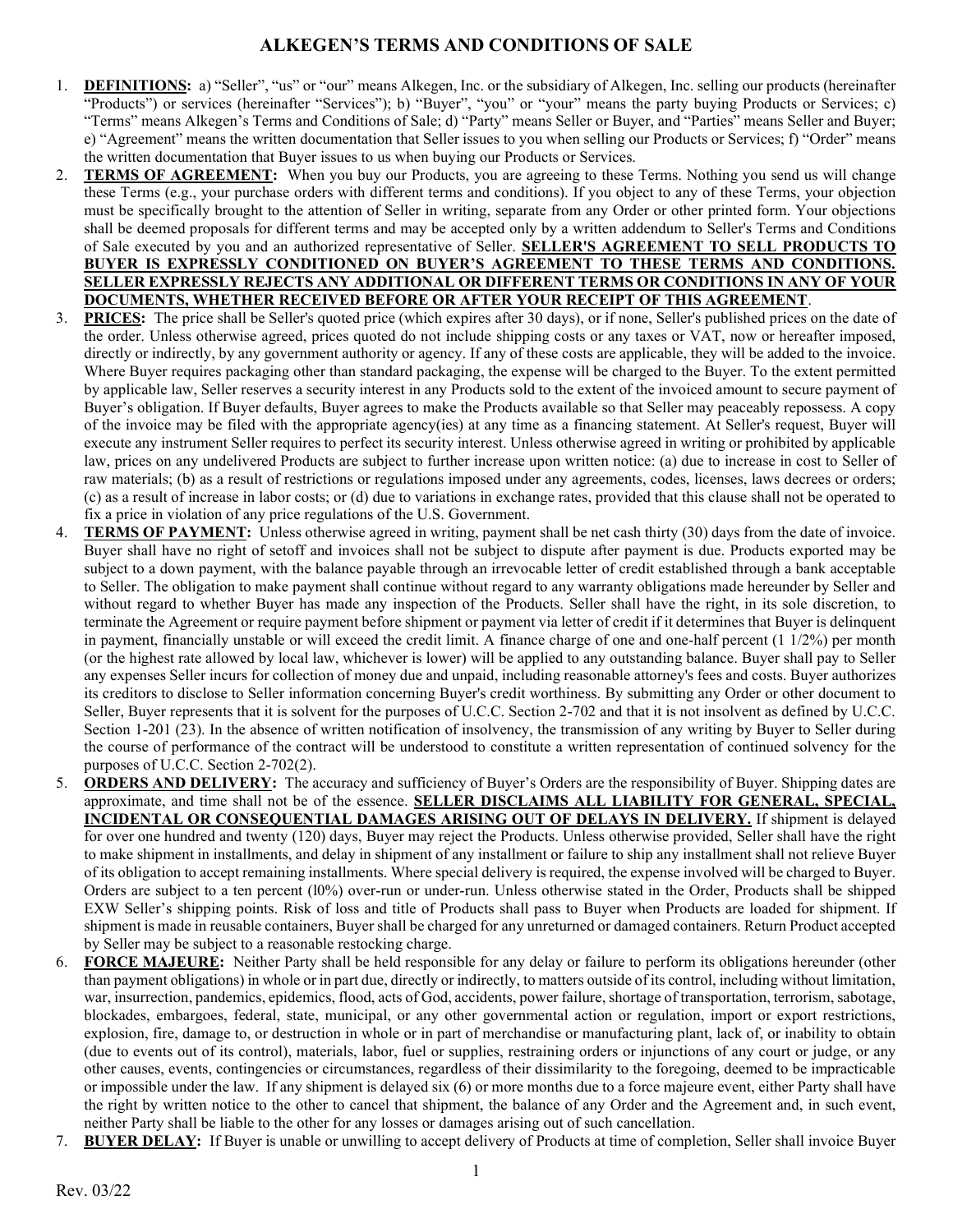for the full purchase price. Products held for Buyer shall be held at Buyer's sole risk and expense. Buyer's wrongful rejection of Products or attempted cancellation shall entitle Seller, in addition to any other damages, to the price of raw materials, work in process and finished goods inventory which cannot be resold or if resold, a minimum of 15% of the price of the Products as liquidated damages. Seller shall have the right to prove higher damages and the Buyer shall have the right to prove lower damages.

- 8. TOOLS: Unless otherwise agreed, Seller shall retain title to, and possession shall be returned to Seller upon termination of, any models, drawings, patterns, dies, molds, jigs, fixtures and tools relating to any Order.
- 9. WARRANTY: The following warranty applies to Seller's Products only and excludes Seller's Services. If full payment for the Products is received, Seller warrants that at the time of shipment and for a period of one (1) year thereafter (unless a different period is specified by Seller) its Products (not including any parts, materials or equipment not manufactured or supplied by Seller) shall be substantially free of material defects in workmanship and material under normal use and service and shall substantially conform to contract specifications, subject to Seller's standard tolerances for variations. Buyer agrees to inspect the Products prior to acceptance and upon receipt and to give written notice within fifteen (15) days to Seller of any claim that the Products breach any warranty provided herein. Seller will be afforded a prompt opportunity to inspect the Products. If Buyer shall fail to give such notice or provide such opportunity to inspect, the Products shall be deemed accepted and to conform to the terms of the Agreement and Buyer shall be bound to accept and pay for the Products in accordance with the terms of the Agreement. Use or processing of the Products shall be deemed an unconditional acceptance. Defects in part of the Products shipped do not entitle rejection of the entire shipment. Complaints do not affect Buyer's obligation to pay for the Products. Buyer's failure to provide timely notice shall constitute a waiver of its claims. Buyer expressly waives any rights Buyer may have to revoke or refuse acceptance after such fifteen (15) day period. For a breach of warranty claim, Seller may, at its option, repair or replace the nonconforming Products or credit the account for the value of the nonconforming Products. The aforesaid obligations of Seller are expressly agreed by the Parties to be the limit of Seller's liability and Buyer's sole and exclusive remedy. Should this sole and exclusive remedy fail of its essential purpose, however, Seller will return Buyer's purchase price minus the reasonable value of Buyer's use of the Product. Notwithstanding anything herein contained to the contrary, the liability of Seller for any and all claims for direct damages arising out of or in connection with the Products and the use thereof shall under no circumstances exceed the sum of Buyer's payments for the Products that are the subject of the claim. IN NO EVENT SHALL SELLER BE LIABLE FOR LOSS OF USE OR LOSS OF PROFITS OR FOR ANY INDIRECT, SPECIAL, INCIDENTAL, PUNITIVE, MULTIPLE, EXEMPLARY OR CONSEQUENTIAL DAMAGES, INCLUDING BUT NOT LIMITED TO CONSEQUENTIAL DAMAGES FOR PERSONAL INJURIES, EXCEPT AS REQUIRED BY LAW. ALL OTHER WARRANTIES, DIRECT OR IMPLIED, INCLUDING THE IMPLIED WARRANTY OF MERCHANTABILITY, WARRANTY AGAINST INFRINGEMENT OF INTELLECTUAL PROPERTY, AND FITNESS FOR A PARTICULAR PURPOSE, ARE HEREBY EXCLUDED TO THE FULLEST EXTENT PERMITTED BY LAW. Our warranties extend only to the original Buyer and cannot be transferred. This warranty is inapplicable to the extent Buyer has selected materials or designed the Product. In no event shall Seller be liable for any defective Product if examination discloses that the Product has been taxed beyond its normal capacity or the defective condition of such Product was caused by willful damage, failure to follow instructions, abnormal working conditions, misuse, abuse, improper installation or application, improper maintenance or repair, alteration, accident or negligence in use, storage, transportation or handling. Any advice furnished by Seller as to any use of the Products by Buyer, any samples provided by Seller, and any Services provided by Seller are offered "as is" without warranty of any kind, and shall not affect the limitations on Seller's warranties or Buyer's agreement to indemnify. Buyer acknowledges that Seller shall have no liability to Buyer for any harm or loss caused by advice received by Buyer from any of Seller's agents or employees.
- 10. SAFETY & HEALTH INFORMATION: Upon request by Buyer, Seller will provide applicable information (including but not limited to Safety Data Sheets) and warnings concerning the safety and health aspects of its Products. Buyer agrees to communicate such information and warnings to Buyer's employees, agents, contractors and subsequent buyers, and to require such persons to further communicate such information and warnings to all persons that they may reasonably foresee will be exposed to or handle such Products.
- 11. **EXPORTS:** Buyer agrees to fully comply at all times with all applicable import and export control laws and undertakes not to sell, supply, transfer, transmit, export or re-export any Products or their related technology in violation of the export control laws. Buyer shall not sell, supply, transfer, transmit, export or re-export any Products or their related technology to any non-US government if Buyer knows or has reason to know that the Products or technology will be used for military end use. Buyer confirms that the Products will not be used for purposes associated with chemical, biological or nuclear weapons or missiles capable of delivering such weapons, nor will they be resold by Buyer knowingly for such intended or likely purpose. Buyer confirms that the Products will not be re-exported or otherwise re-sold or transferred by Buyer to a destination subject to UN, EU or OSCE embargo where that act would be in breach of the terms of that embargo. Buyer confirms that the Products, or any replica of them, will not be used by Buyer in any nuclear explosive activity or unsafeguarded nuclear fuel cycle. Buyer shall be responsible for complying with any law governing the importation of Products into the country of destination and for the payment of any duties on them. Upon Seller's request, Buyer agrees to complete export due diligence certification paperwork to document its compliance with all export laws and regulations and return promptly to Seller.
- 12. INDEMNIFICATION: Buyer, if a reseller, shall include in its terms and conditions of sale an effective disclaimer of warranties and limitations of liability at least as restrictive as those contained herein. In any event, BUYER ASSUMES ALL RISKS AND AGREES TO INDEMNIFY AND HOLD SELLER HARMLESS AGAINST ALL CLAIMS AND LIABILITY ARISING: (1) OUT OF ANY PRODUCT MADE IN WHOLE OR IN PART FROM THE PRODUCTS SUPPLIED UNDER THIS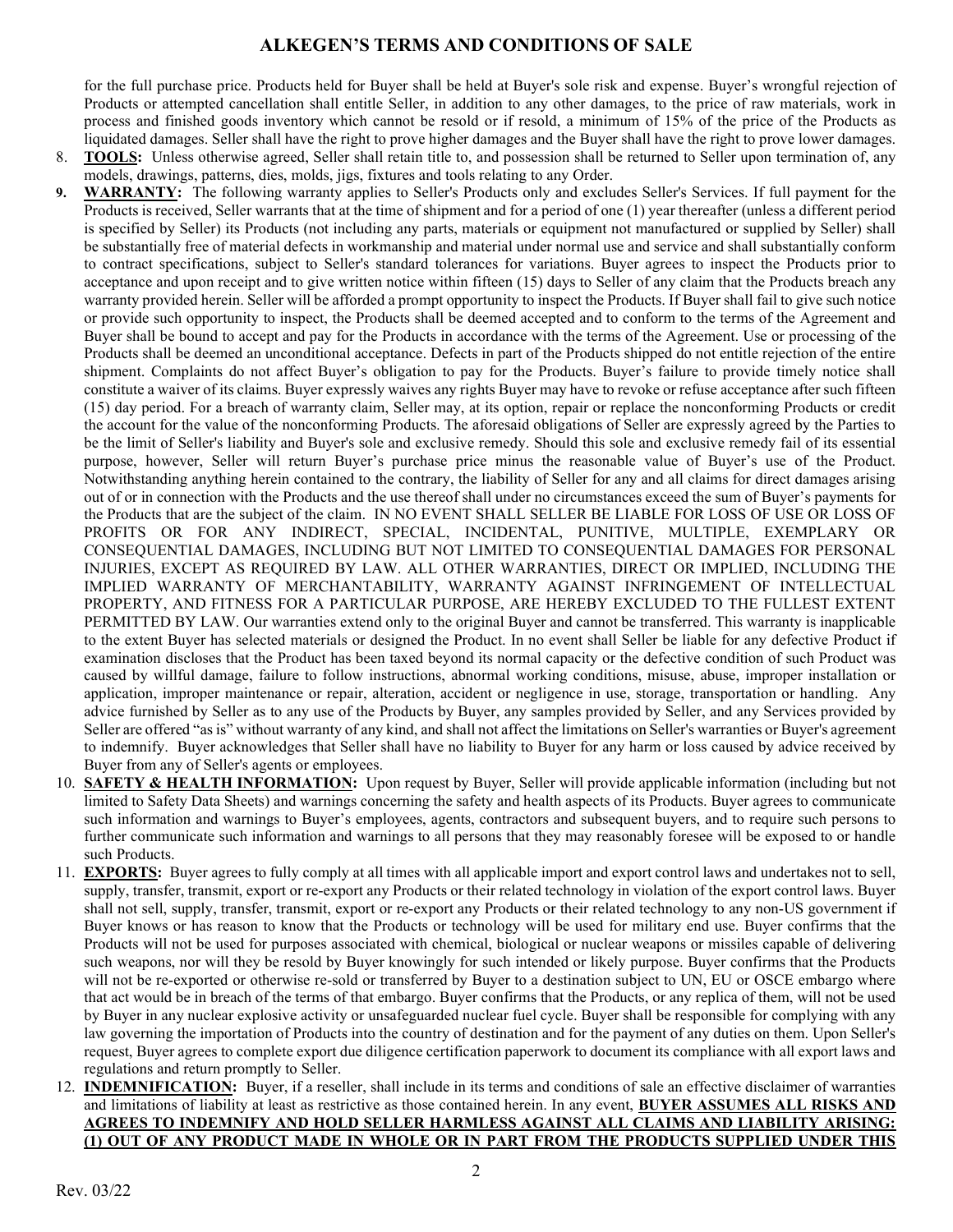AGREEMENT AND (2) AS A RESULT OF USE OR POSSESSION OF THE PRODUCTS SUPPLIED UNDER THIS AGREEMENT. With respect to Products manufactured solely to Seller's designs or specifications, Seller shall defend any action brought against Buyer claiming that such Products are an infringement of any patent and Seller will pay any costs and damages finally awarded against Buyer in any such action, under the following conditions: (a) Seller is notified promptly in writing by Buyer of any notice of such claim, (b) Seller has sole control of the defense in any action on such claim and all negotiations for its settlement and compromise, and (c) should Seller's Products become, or in Seller's opinion are likely to become, the subject of a claim of infringement of a patent, Seller will have the option of replacing or modifying the same so that it does not infringe or to accept its return and grant to Buyer a credit for such Products. This states the entire liability of Seller with respect to infringement of patents by Seller's Products or any parts thereof. Buyer shall indemnify, defend and hold Seller harmless against any damages, costs or losses resulting from any suit or proceeding brought for infringement of patents or for unfair competition (1) relating to the use or sale of any of Seller's Products in any combination, method, or process and/or (2) arising out of compliance by Seller with Buyer's designs, specifications or instructions, including claims for patent or copyright infringement. If such a claim is brought against Seller by an agent or employee of Buyer, Buyer agrees to defend, indemnify and hold Seller harmless from and against any and all liability, loss, damages, and expense relating to the claim.

- 13. **INTELLECTUAL PROPERTY:** Buyer acknowledges that all intellectual property rights relating to Seller's Products, as between Buyer and Seller, are solely and exclusively owned by Seller. Unless otherwise agreed to, Seller's sale of Products to Buyer only grants Buyer a limited, non-transferable right under such intellectual property, for only Buyer to use the quantity of the Products that Buyer has purchased. Buyer may only use Seller's intellectual property for the purposes of the Order and not for any other purpose. Buyer expressly agrees that Buyer will not reverse engineer, disassemble, or decompile our Products. Seller does not warrant that it has verified the possible existence of third-party intellectual property rights which might be infringed as a consequence of the sale of the Products and Buyer should conduct its own search for such infringement. The sale of Products does not convey any license under any intellectual property rights relating to the application of the Products and Buyer expressly assumes all risk of intellectual property infringement by reason of its importation or use of the Products in any of its processing operations.
- 14. CODE OF ETHICS: Buyer shall adopt and comply with a policy statement or code of conduct regarding business ethics or elect to comply with Alkegen's Code of Ethics and Business Conduct ("Code"), a copy of which is available at www.alkegen.com. This Code will be suitable for the Buyer's business and at a minimum will require compliance with all applicable laws and regulations; assure a safe, healthy work environment; prohibit the use of child or forced labor; provide for protection of the environment and minimization of waste, emissions, energy consumption; minimize the use of materials of concern and prohibit engagement in corrupt practices (e.g., facilitating, offering or paying any bribe). This provision confers no rights on third parties.
- 15. COMPLIANCE WITH STATUTES AND REGULATIONS: Seller makes no warranty that its Products shall conform to any law, statute, ordinance, regulation, code or standard unless expressly stated in the specifications or order acknowledgement. Buyer warrants and certifies that it will comply with all applicable national, state, provincial and local laws, statutes, rules, regulations, orders, and ordinances applicable to the manufacture, shipment and supply of goods using Seller's Products, including but not limited to: (a) all anti-bribery statutes, including the U.S. Foreign Corrupt Practices Act and the U.K. Bribery Act; in addition, Buyer shall not offer gifts of any nature, including holiday gifts or entertainment, above a nominal value; and (b) all Equal Employment Opportunity statutes and orders, now in effect or later enacted, of the United States of America and of any state or political subdivision of any state, including but not limited to statutes, rules, regulations, and orders pertaining to labor, wages, hours and other conditions of employment, wage and price ceilings, if applicable, and the Fair Labor Standards Act, as amended. Buyer agrees to assure that applicants are employed, and that employees are treated during employment, without regard to their race, religion, gender, color, national origin, age, disability, genetic information or covered veteran status. Further, Buyer agrees to take action to employ, advance in employment, and otherwise treat known qualified individuals with disabilities without regard to their physical or mental disability, covered veterans, minorities and females where underutilization exists in comparison to their representation in the local workforce population. These actions will include all human resources selection and decision practices such as demotion, transfer; recruitment or recruitment advertising; layoff or termination; rates of pay or other forms of compensation; and selection for training. These requirements are found in 4 main sources: Executive Order 11246, the Vietnam Era Veteran's Readjustment Act, Section 503 of the Rehabilitation Act of 1973, and the American Recovery and Reinvestment Act of 2009 and all other regulations by inference. In addition, no action will be taken to the extent it is forbidden by the legislation applicable in the corresponding country.
- 16. CONFLICT MATERIALS: Seller recognizes, consistent with the public policy underlying enactment of the Conflict Minerals provision (Section 1502) of the Dodd-Frank Wall Street Reform and Consumer Protection Act (the "Act"), the significant risks associated with sourcing Cassiterite (and its derivative tin), Columbite-tantalite (or 'coltan' and its derivative tantalum), Wolframite (and its derivative tungsten) and Gold (collectively, the "Conflict Minerals") from the Democratic Republic of the Congo and adjoining countries. Accordingly, Seller represents that it will take all measures as are necessary to comply with the Act and its implementing regulations, as they may be amended over time.
- 17. TOXIC, HAZARDOUS OR CARCINOGENIC SUBSTANCES; REACH: Seller represents and warrants that: (a) the Product(s) and any substances contained therein are not prohibited or restricted by, and are supplied in compliance with, any laws or regulations of the United States, the European Union ("EU"), and nations adopting legislation similar to that of the EU; (b) nothing prevents the sale or transport of the Product(s) or substances contained therein in the United States, the EU and nations adopting legislation similar to that of the EU; (c) all such Product(s) and substances are appropriately labeled, if labeling is required, and have been pre-registered and/or registered and/or authorized under the EU Registration, Evaluation, Authorization and